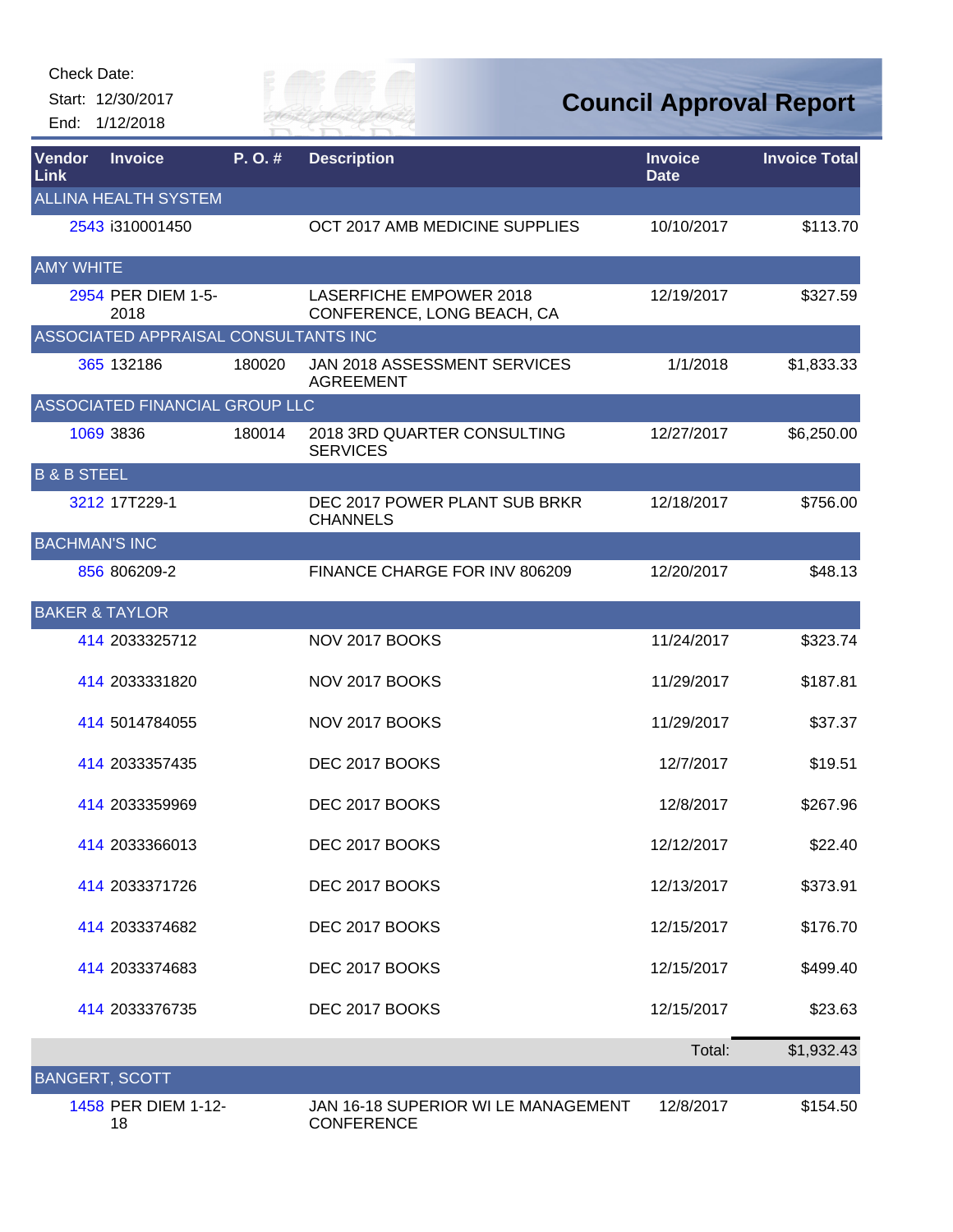Start: 12/30/2017 End: 1/12/2018

RIVER FAI

**Council Approval Report**

| Vendor<br>Link | <b>Invoice</b>                       | P.O.#  | <b>Description</b>                                              | <b>Invoice</b><br><b>Date</b> | <b>Invoice Total</b> |
|----------------|--------------------------------------|--------|-----------------------------------------------------------------|-------------------------------|----------------------|
|                | <b>BEAR GRAPHICS INC</b>             |        |                                                                 |                               |                      |
|                | 1326 0787347                         |        | DEC 2017 VOTER NUMBER PADS/ TALL<br><b>SLIPS</b>                | 12/29/2017                    | \$73.48              |
|                | BETTENDORF TRANSFER & EXCAVATING INC |        |                                                                 |                               |                      |
|                | 51 7866                              |        | 12-15-17 1 FULL LOAD WHITE SAND TO<br><b>HOFFMAN PARK</b>       | 12/27/2017                    | \$150.00             |
|                | <b>BUG BUSTERS INC</b>               |        |                                                                 |                               |                      |
|                | 2571 159819                          |        | DEC 2017 PUBLIC SAFETY BLDG PEST<br><b>CONTROL SRVCS</b>        | 12/22/2017                    | \$96.00              |
|                | 2571 159823                          |        | DEC 2017 LIBRARY BLDG PEST CONTROL<br><b>SRVCS</b>              | 12/22/2017                    | \$106.00             |
|                | 2571 159898                          |        | DEC 2017 CITY HALL BLDG PEST CONTROL<br><b>SRVCS</b>            | 12/22/2017                    | \$99.00              |
|                |                                      |        |                                                                 | Total:                        | \$301.00             |
|                | C&M HYDRAULIC TOOL SUPPLY INC        |        |                                                                 |                               |                      |
|                | 60 0150103-IN                        |        | DEC 2017 ELEC MISC DIST EXPENSES                                | 12/18/2017                    | \$613.16             |
|                | <b>CENGAGE LEARNING</b>              |        |                                                                 |                               |                      |
|                | 123 62325436                         |        | DEC 2017 BOOKS                                                  | 12/5/2017                     | \$61.58              |
|                | <b>CENTER POINT INC</b>              |        |                                                                 |                               |                      |
|                | 412 1535891                          |        | DEC 2017 BOOKS                                                  | 12/1/2017                     | \$1,668.24           |
|                | 412 1532588                          |        | DEC 2017 BOOKS                                                  | 12/27/2017                    | \$135.42             |
|                |                                      |        |                                                                 | Total:                        | \$1,803.66           |
|                | CHIPPEWA VALLEY TECHNICAL COLLEGE    |        |                                                                 |                               |                      |
|                | 69 68                                |        | NOV 2017 EMS TECHNICAL ASSISTANCE<br>COURSE (QTY 4)             | 11/1/2017                     | \$300.00             |
|                | 69 87                                |        | AMB JUL 2017 ROOM RENTAL FEE / TA<br><b>ALS&amp;BLS TESTING</b> | 11/3/2017                     | \$495.00             |
|                | 69 169                               |        | <b>NOV 2017 EMS SKILLS TRAINING CHRIS</b><br><b>MCHENRY</b>     | 11/28/2017                    | \$150.00             |
|                |                                      |        |                                                                 | Total:                        | \$945.00             |
|                | DARRELL'S SEPTIC SERVICE INC         |        |                                                                 |                               |                      |
|                | 85 26049                             | 170004 | DEC 2017 PORTA POTTY RENTAL DRY RUN<br><b>PARK</b>              | 12/31/2017                    | \$105.50             |
|                | DEARREADER.COM                       |        |                                                                 |                               |                      |
|                | 656 32619                            |        | DEC 2017 BOOKS                                                  | 12/15/2017                    | \$550.00             |
|                | DELTA DENTAL OF WISCONISN INC        |        |                                                                 |                               |                      |
|                | 2572 1113527                         |        | <b>JAN 2018 RETIREE VISION</b>                                  | 12/27/2017                    | \$6.21               |
|                | 2572 1113526                         |        | JAN 2018 VISION                                                 | 12/27/2017                    | \$538.58             |
|                |                                      |        |                                                                 | Total:                        | \$544.79             |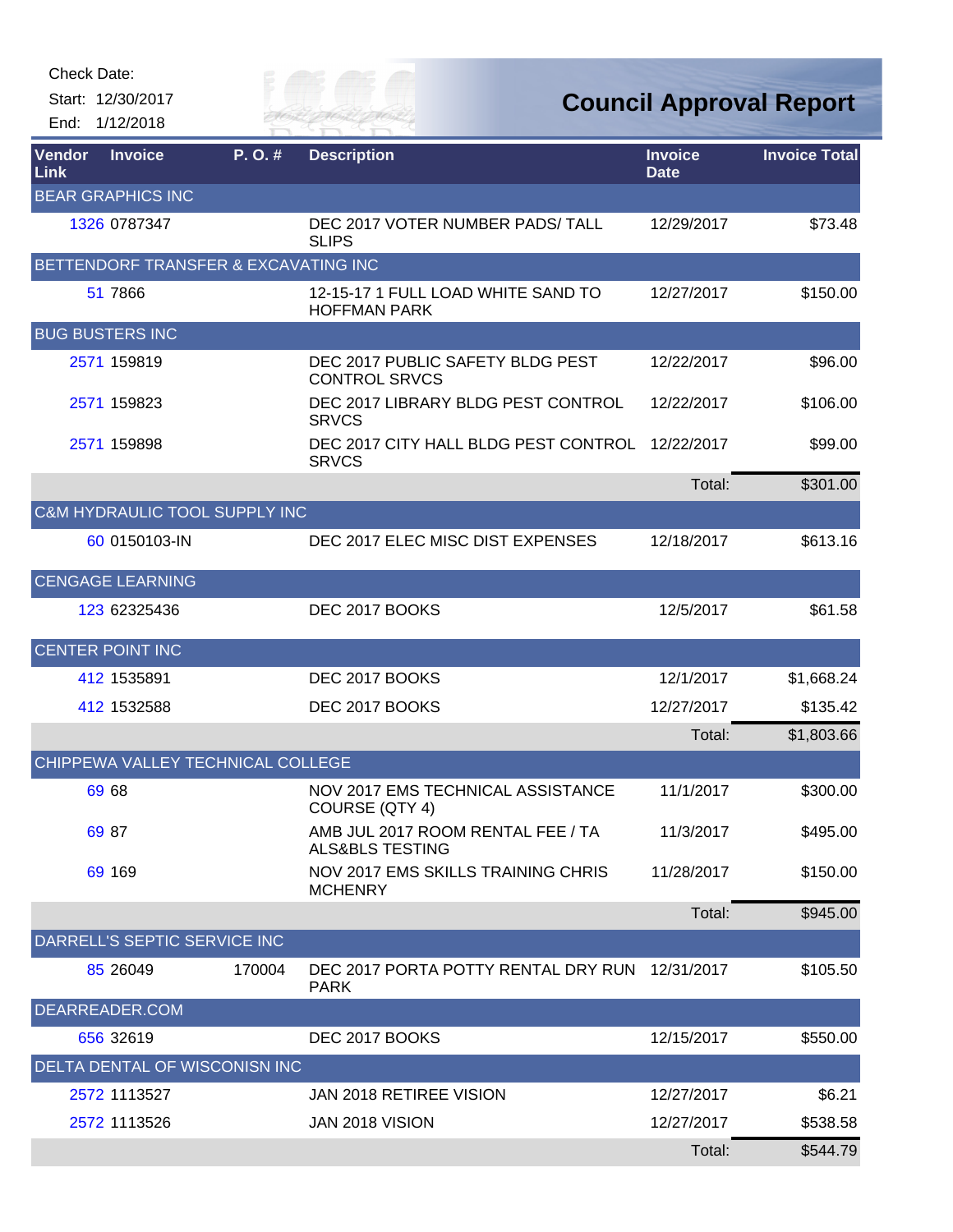| <b>Check Date:</b> | Start: 12/30/2017<br>End: 1/12/2018  |        |                                                 |                               | <b>Council Approval Report</b> |
|--------------------|--------------------------------------|--------|-------------------------------------------------|-------------------------------|--------------------------------|
| Vendor<br>Link     | <b>Invoice</b>                       | P.O.#  | <b>Description</b>                              | <b>Invoice</b><br><b>Date</b> | <b>Invoice Total</b>           |
|                    | DELTA MANAGEMENT ASSOCIATES INC      |        |                                                 |                               |                                |
|                    | 1943 000000036945                    |        | PPE 12/31/17                                    | 1/5/2018                      | \$196.25                       |
| <b>EFTPS</b>       |                                      |        |                                                 |                               |                                |
|                    | 7 000000036943                       |        | PPE 12/31/17                                    | 1/5/2018                      | \$71,857.61                    |
|                    | <b>EMERGENCY CARE CONSULTANTS</b>    |        |                                                 |                               |                                |
|                    | 3028 1507                            | 170324 | DEC 2017 PHYSICIAN RESOLUTION 6162              | 12/31/2017                    | \$1,500.00                     |
|                    | EO JOHNSON CO. INC                   |        |                                                 |                               |                                |
|                    | 98 21925935                          |        | JAN 2018 PD RICOH COPIER BASE<br><b>PAYMENT</b> | 1/4/2018                      | \$151.50                       |
|                    | <b>FBG SERVICE CORPORATION</b>       |        |                                                 |                               |                                |
|                    | 364 814439                           | 170191 | DEC 2017FBG MONTHLY CLEANING                    | 12/21/2017                    | \$2,849.52                     |
|                    | FIRST NATIONAL BANK - RF SECTION 125 |        |                                                 |                               |                                |
|                    | 6 000000036942                       |        | PPE 12/31/17                                    | 1/5/2018                      | \$3,578.17                     |
|                    | <b>FREDRICH, ELLEN</b>               |        |                                                 |                               |                                |
|                    | 1952 PER DIEM 1-5-<br>2018           |        | JAN 2018 WPPI USER GROUP<br><b>CONFERENCE</b>   | 1/2/2018                      | \$60.50                        |
|                    | <b>GOODIN COMPANY</b>                |        |                                                 |                               |                                |
|                    | 127 10166134-00                      |        | DEC 2017 HVAC MAINTENANCE CITY HALL             | 12/31/2017                    | \$210.21                       |
|                    | HANTEN BROADCASTING COMPANY INC      |        |                                                 |                               |                                |
|                    | 306 DEC 2017<br><b>STMT</b>          |        | DECEMBER 2017 SPORTSCASTERS CLUB                | 12/31/2017                    | \$60.00                        |
|                    | <b>HEALTH PARTNERS</b>               |        |                                                 |                               |                                |
|                    | 356 78000926 JAN<br>2018             |        | JAN 2018 HEALTH/DENTAL INSURANCE                | 12/27/2017                    | \$165,664.53                   |
|                    | HUEBSCH LAUNDRY COMPANY              |        |                                                 |                               |                                |
|                    | 146 3998377                          |        | 12-27-17 LIBRARY BRUSHMATS                      | 12/27/2017                    | \$86.08                        |
|                    | 146 3997748                          | 170032 | 12-27-17 HUEBSCH WATER UNIFORMS                 | 12/27/2017                    | \$39.32                        |
|                    | 146 3997749                          | 170033 | 12-2717 HUEBSCH PW UNIFORMS                     | 12/27/2017                    | \$128.98                       |
|                    | 146 3997750                          | 170027 | 12-27-17 HUEBSCH WWTP UNIFORMS                  | 12/27/2017                    | \$36.61                        |
|                    | 146 3997747                          | 170031 | 12-2717 HUEBSCH ELECTRIC UNIFORMS               | 12/27/2017                    | \$242.14                       |
|                    | 146 4002707                          |        | 1-3-2018 CITY HALL BRUSHMATS                    | 1/3/2018                      | \$56.92                        |
|                    |                                      |        |                                                 | Total:                        | \$590.05                       |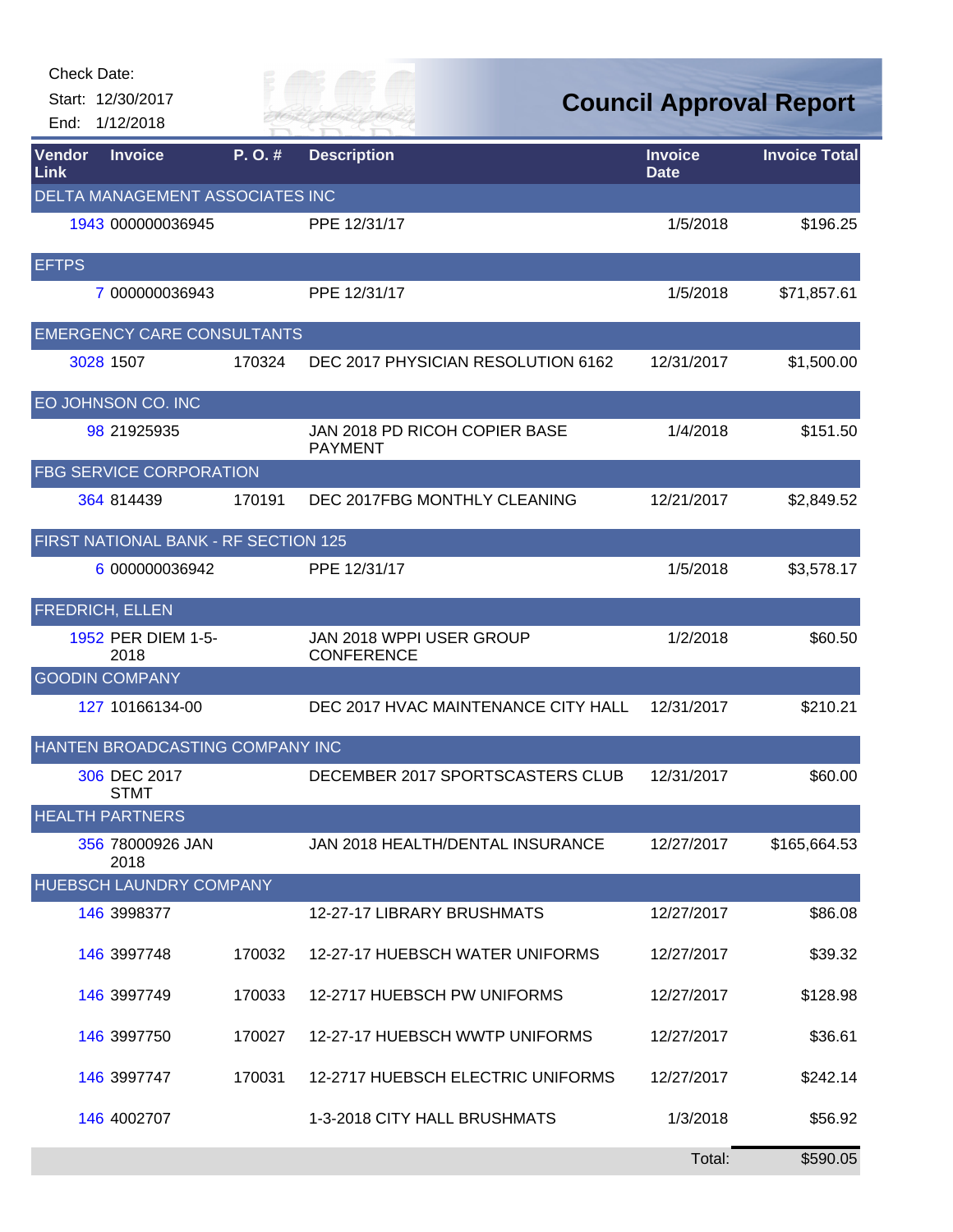| <b>Check Date:</b>        |                                         |        |                                                                       |                               |                                |
|---------------------------|-----------------------------------------|--------|-----------------------------------------------------------------------|-------------------------------|--------------------------------|
| End:                      | Start: 12/30/2017<br>1/12/2018          |        | FR HAI                                                                |                               | <b>Council Approval Report</b> |
| Vendor<br><b>Link</b>     | <b>Invoice</b>                          | P.O.#  | <b>Description</b>                                                    | <b>Invoice</b><br><b>Date</b> | <b>Invoice Total</b>           |
| <b>I&amp;S GROUP, INC</b> |                                         |        |                                                                       |                               |                                |
|                           | 2787 46598                              | 170346 | Design Services GlenPark Pav/StormShltr to12- 12/31/2017<br>$31 - 17$ |                               | \$30,227.00                    |
|                           | <b>INSIGHT EDGE LLC</b>                 |        |                                                                       |                               |                                |
|                           | 1201 1522                               |        | 1-3-2018 Mileage to/from for 360 Profile                              | 1/4/2018                      | \$51.23                        |
|                           |                                         |        | INTERNATIONAL CITY MGMT ASSOC RETIREMENT CORP                         |                               |                                |
|                           | 1 000000036937                          |        | PPE 12/31/17                                                          | 1/5/2018                      | \$15,412.89                    |
|                           | 1 000000036938                          |        | PPE 12/31/17                                                          | 1/5/2018                      | \$355.00                       |
|                           |                                         |        |                                                                       | Total:                        | \$15,767.89                    |
| ISAAC, JAIME              |                                         |        |                                                                       |                               |                                |
|                           | 2828 PER DIEM 1-5-<br>2018              |        | 1-8-1-12-2018 LASERFISCHE CONFERENCE<br>LONGBEACH, CA                 | 1/5/2018                      | \$240.00                       |
|                           | 2828 MILEAGE 1-5-<br>2018               |        | MILEAGE FOR PER DIEM TO/FROM MSP 1-8<br>$-2018$                       | 1/5/2018                      | \$32.70                        |
|                           |                                         |        |                                                                       | Total:                        | \$272.70                       |
| <b>J&amp;J GIS LLC</b>    |                                         |        |                                                                       |                               |                                |
|                           | 651 DEC 2017<br><b>SERVICES</b>         | 170057 | DECEMBER 2017 GIS SERVICES 26hrs                                      | 1/3/2018                      | \$1,125.00                     |
|                           | <b>JUNIOR LIBRARY GUILD</b>             |        |                                                                       |                               |                                |
|                           | 408 393721                              |        | DEC 2017 BOOKS                                                        | 1/2/2018                      | \$3,572.70                     |
|                           | <b>KNUTSON, JENNIFER</b>                |        |                                                                       |                               |                                |
|                           | 1211 PER DIEM 1-12-<br>18               |        | JAN 16-18 ST CROIX FALLS, WI<br><b>INVESTIGATION TRNG</b>             | 1/2/2018                      | \$127.50                       |
| <b>LEXIPOL LLC</b>        |                                         |        |                                                                       |                               |                                |
|                           | 2221 22842                              | 180005 | <b>JAN 2018 PD POLICY MANUAL</b>                                      | 12/1/2017                     | \$8,933.00                     |
|                           | <b>LIBRARY REFUNDS &amp; PAYMENTS</b>   |        |                                                                       |                               |                                |
|                           | 995500 3077800502612<br>0               |        | DEC 2017 REFUND LOST LIB MATERIALS                                    | 12/27/2017                    | \$16.95                        |
|                           | 995500 12-27-17<br><b>PHACELIA</b>      |        | DEC 2017 BOOKS                                                        | 12/27/2017                    | \$19.93                        |
|                           | 995500 1001155784 12-<br>29-17          |        | DEC 2017 REFUND LOST LIB MATERIALS                                    | 12/29/2017                    | \$9.99                         |
|                           |                                         |        |                                                                       | Total:                        | \$46.87                        |
|                           | LINCOLN NATIONAL LIFE INSURANCE COMPANY |        |                                                                       |                               |                                |
|                           | 3066 3573551122<br><b>DEC 2017</b>      |        | DEC LTD/LIFE/AD&D                                                     | 12/27/2017                    | \$244.60                       |
|                           | 3066 3573549347                         |        | DEC LTD/LIFE/AD&D                                                     | 12/27/2017                    | \$4,587.15                     |
|                           |                                         |        |                                                                       | Total:                        | \$4,831.75                     |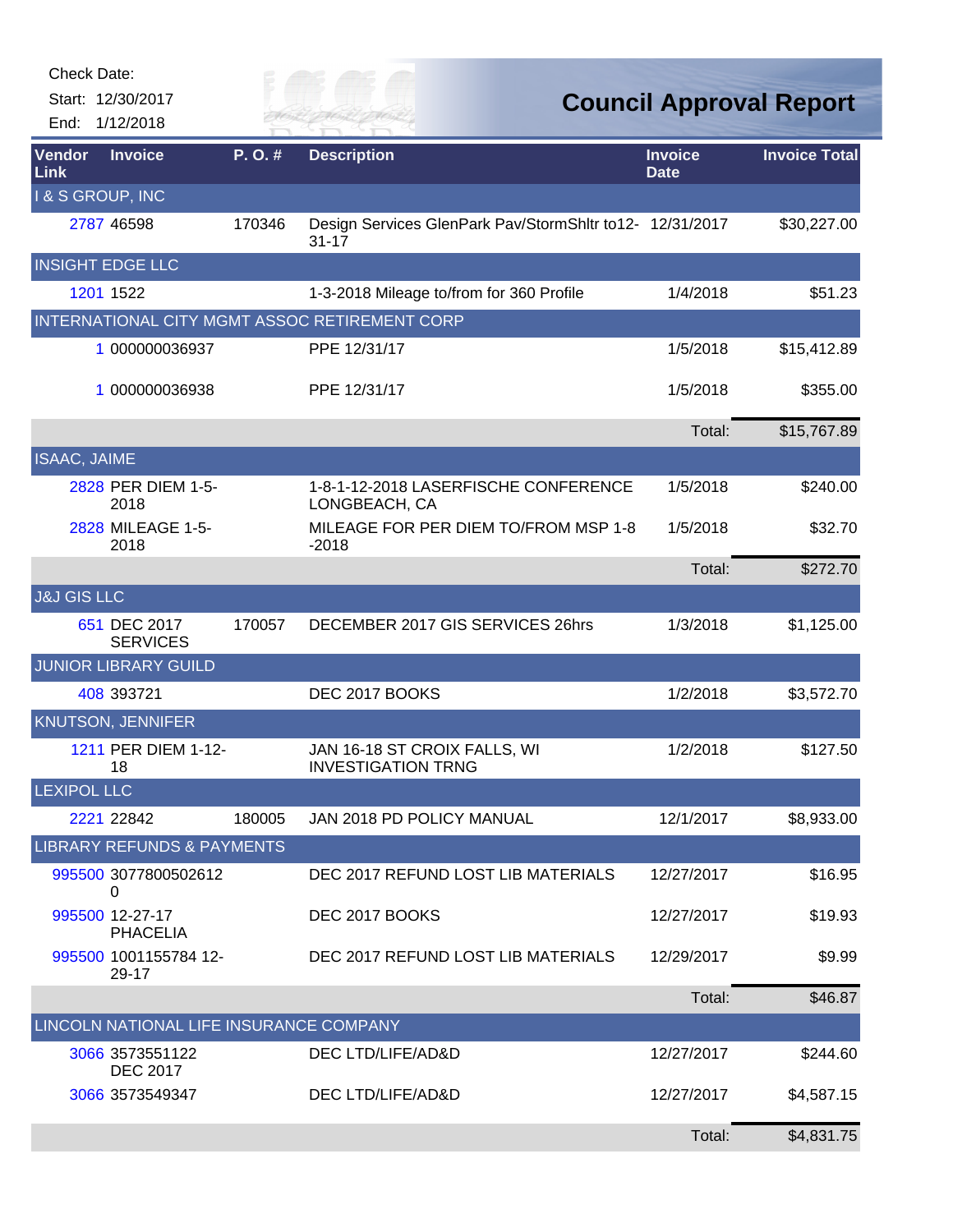Check Date:

## **Council Approval Report**

| End:                  | Start: 12/30/2017<br>1/12/2018         |        |                                                            | <b>Council Approval Report</b> |                      |  |
|-----------------------|----------------------------------------|--------|------------------------------------------------------------|--------------------------------|----------------------|--|
| <b>Vendor</b><br>Link | <b>Invoice</b>                         | P.O.#  | <b>Description</b>                                         | <b>Invoice</b><br><b>Date</b>  | <b>Invoice Total</b> |  |
|                       | LINEHAN OUTDOOR SERVICES LLC           |        |                                                            |                                |                      |  |
|                       | 1570 2777                              | 170401 | OCT 2017 MOWING SOLARG GARDEN 7hrs                         | 10/3/2017                      | \$315.00             |  |
|                       | 1570 2882                              | 170443 | DEC 2017 SNOW SHOVELING                                    | 1/1/2018                       | \$6,792.00           |  |
|                       |                                        |        |                                                            | Total:                         | \$7,107.00           |  |
|                       | LOFFLER COMPANIES INC                  |        |                                                            |                                |                      |  |
|                       | 182 21881238                           |        | DEC 2017 FD PRINTER BASE PAYMENT                           | 12/27/2017                     | \$216.00             |  |
|                       | 182 21881239                           |        | DEC 2017 COURT BASE PAYMENT                                | 12/27/2017                     | \$148.50             |  |
|                       | 182 21881240                           |        | DEC 2017 PW BASE PAYMENT / USAGE                           | 12/27/2017                     | \$282.26             |  |
|                       | 182 347342198                          |        | DEC 2017 PW BASE PYMT / USAGE                              | 12/27/2017                     | \$395.87             |  |
|                       |                                        |        |                                                            | Total:                         | \$1,042.63           |  |
| <b>MIDWEST TAPE</b>   |                                        |        |                                                            |                                |                      |  |
|                       | 409 95673295                           |        | DEC 2017 AUDIO MATERIALS                                   | 12/19/2017                     | \$34.99              |  |
|                       | MINNESOTA CHILD SUPPORT PAYMENT CENTER |        |                                                            |                                |                      |  |
|                       | 1618 000000036944                      |        | PPE 12/31/17                                               | 1/5/2018                       | \$23.53              |  |
|                       | <b>MISSISSIPPI WELDERS</b>             |        |                                                            |                                |                      |  |
|                       | 568 363531                             |        | OCT 2017 AMBULANCE OXYGEN                                  | 10/24/2017                     | \$124.58             |  |
| MOODY, DEBRA          |                                        |        |                                                            |                                |                      |  |
|                       | 1566 PER DIEM 1-5-<br>2018             |        | JAN 2018 WPPI USER GROUP<br><b>CONFERENCE</b>              | 1/2/2018                       | \$60.50              |  |
| NELSON, LANAE         |                                        |        |                                                            |                                |                      |  |
|                       | 3209 PER DIEM 1-5-<br>2018             |        | JAN 2018 WPPI USER GROUP<br><b>CONFERENCE</b>              | 1/3/2018                       | \$60.50              |  |
|                       | NORTHERN STATES POWER COMPANY WI       |        |                                                            |                                |                      |  |
|                       | 344 57347364-2                         |        | PRESCOTT AMB BLDNG ELECTRIC BILL to<br>Dec 15 2017         | 12/16/2017                     | \$315.53             |  |
|                       | PELION BENEFITS                        |        |                                                            |                                |                      |  |
|                       | 5 000000036941                         |        | PPE 12/31/17                                               | 1/5/2018                       | \$344.67             |  |
|                       | RALEIGH, CRYSTAL                       |        |                                                            |                                |                      |  |
|                       | 2046 GEOG 360<br><b>CLASS REIM</b>     |        | GEOG 360 UWRF CONTINUING ED                                | 1/3/2018                       | \$1,186.30           |  |
|                       | <b>RIVER FALLS ROTARY</b>              |        |                                                            |                                |                      |  |
|                       | 458 2320                               |        | 2018 SCOTT NELSON ROTARY 1ST<br><b>QUARTER ROTARY DUES</b> | 1/1/2018                       | \$115.00             |  |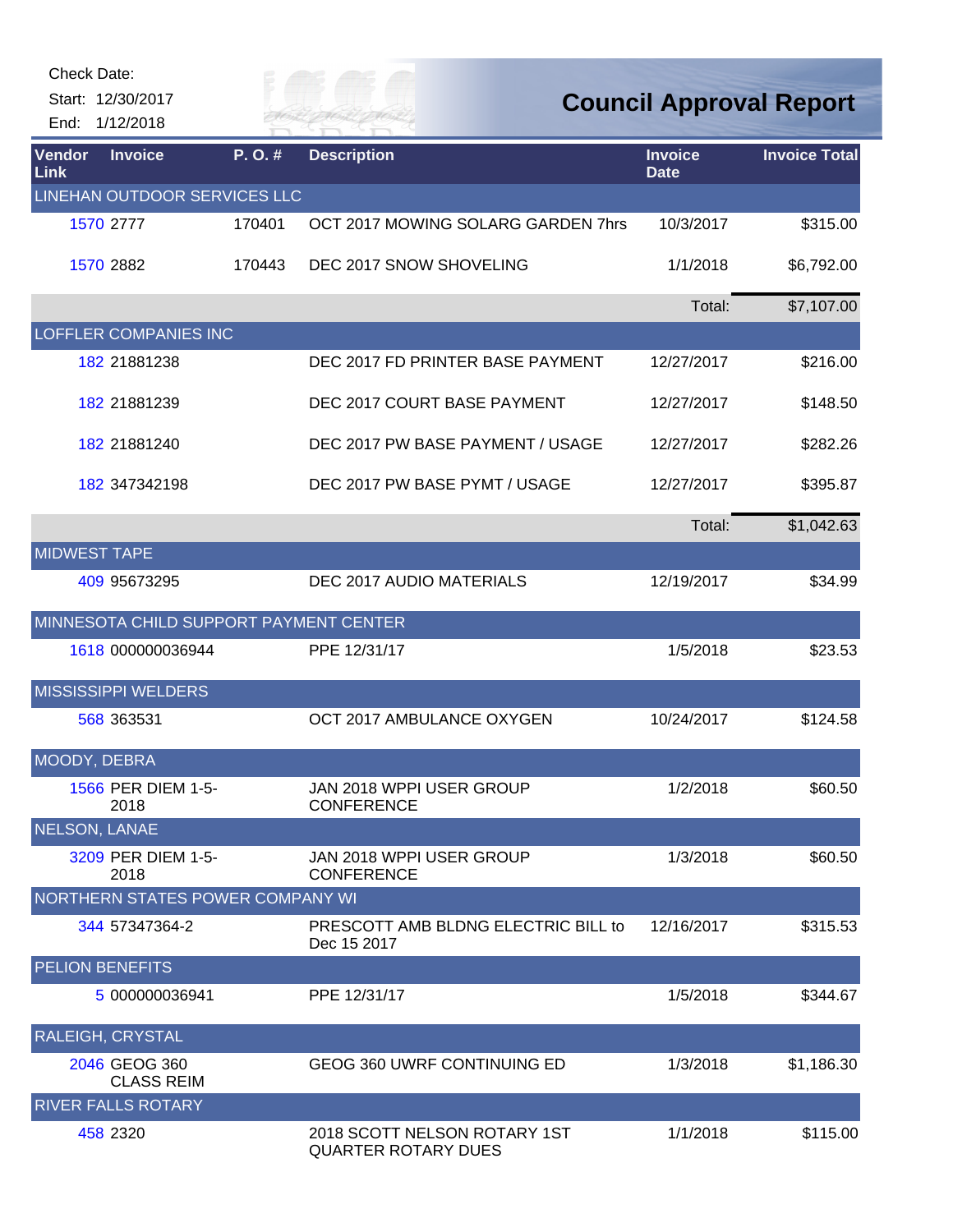Check Date:

Start: 12/30/2017 End: 1/12/2018

RIVER FAI

| Vendor<br>Link      | <b>Invoice</b>                     | P. O.# | <b>Description</b>                                         | <b>Invoice</b><br><b>Date</b> | <b>Invoice Total</b> |
|---------------------|------------------------------------|--------|------------------------------------------------------------|-------------------------------|----------------------|
|                     | 458 2346                           |        | 2018 SCOT SIMPSON ANNUAL DUES<br><b>PAYMENT</b>            | 1/1/2018                      | \$460.00             |
|                     | 458 2358                           |        | 2018 GORDON YOUNG ROTARY 1ST<br><b>QUARTER ROTARY DUES</b> | 1/1/2018                      | \$115.00             |
|                     |                                    |        |                                                            | Total:                        | \$690.00             |
| <b>RUNNING INC</b>  |                                    |        |                                                            |                               |                      |
|                     | 1573 17859                         | 170096 | DEC 2017 Taxi Management Services                          | 1/4/2018                      | \$8,238.67           |
|                     | SAL PROPERTIES, LLC                |        |                                                            |                               |                      |
|                     | 3210 9-28-17 PYMT 1<br>of 2        |        | SEPT 28 2017 DVLPMNT AGRMT PYMT 1 OF<br>2                  | 9/13/2017                     | \$6,000.00           |
| <b>SATHER, JEFF</b> |                                    |        |                                                            |                               |                      |
|                     | 368 PER DIEM 1-12-<br>2018         |        | JAN 16-18 SUPERIOR WI LE MANAGEMENT<br><b>CONFERENCE</b>   | 12/8/2017                     | \$154.50             |
|                     | <b>SCHINDLER ELEVATOR CORP</b>     |        |                                                            |                               |                      |
|                     | 444 8104679248                     |        | DEC 2017 PORTION OF QUARTERLY<br><b>BILLING</b>            | 12/1/2017                     | \$270.23             |
|                     | <b>SCHWALEN, ROBERT</b>            |        |                                                            |                               |                      |
|                     | 476 2017 SFTY<br><b>EYWR RMBRS</b> |        | 2017 SAFETY EYEWEAR REIMBURSEMENT                          | 12/29/2017                    | \$200.00             |
|                     | SIVERLING, WAYNE                   |        |                                                            |                               |                      |
|                     | 1074 PER DIEM 1-5-<br>2018         |        | 1-8-18 Elec Underground/Overhead Training<br>Seminar       | 1/3/2018                      | \$150.50             |
|                     | 1074 PER DIEM 1-12-<br>18          |        | JAN 16-19 WPPI / MEUW SUPERINTENDENT<br><b>CONFERENCE</b>  | 1/3/2018                      | \$150.50             |
|                     |                                    |        |                                                            | Total:                        | \$301.00             |
|                     | <b>STEVENS ENGINEERS</b>           |        |                                                            |                               |                      |
|                     | 791 11296                          | 170230 | Services - Family Fresh to Walnut St to 12-31-<br>17       | 1/2/2018                      | \$286.00             |
| <b>SUE LANGER</b>   |                                    |        |                                                            |                               |                      |
|                     | 2875 PER DIEM 1-5-<br>2018         |        | JAN 2018 WPPI USER GROUP<br><b>CONFERENCE</b>              | 1/2/2018                      | \$60.50              |
|                     | <b>TRANS ALARM INC</b>             |        |                                                            |                               |                      |
|                     | 557 300358034                      |        | DEC 2017 GROUND FAULT ISSUE WITH<br><b>FIRE ALARM</b>      | 12/21/2017                    | \$301.50             |
|                     | US BANK NATIONAL ASSOC             |        |                                                            |                               |                      |
|                     | 284 DEC 2017<br><b>PCARDS</b>      |        | DEC2017 P CARD TRANS posted through 12-<br>26-17           | 12/26/2017                    | \$108,618.48         |
|                     | <b>VERSA VEND VENDING</b>          |        |                                                            |                               |                      |
|                     | 1205 2114:016703                   |        | DEC 2017 LIBRARY COFFEE SUPPLIES                           | 12/6/2017                     | \$52.00              |